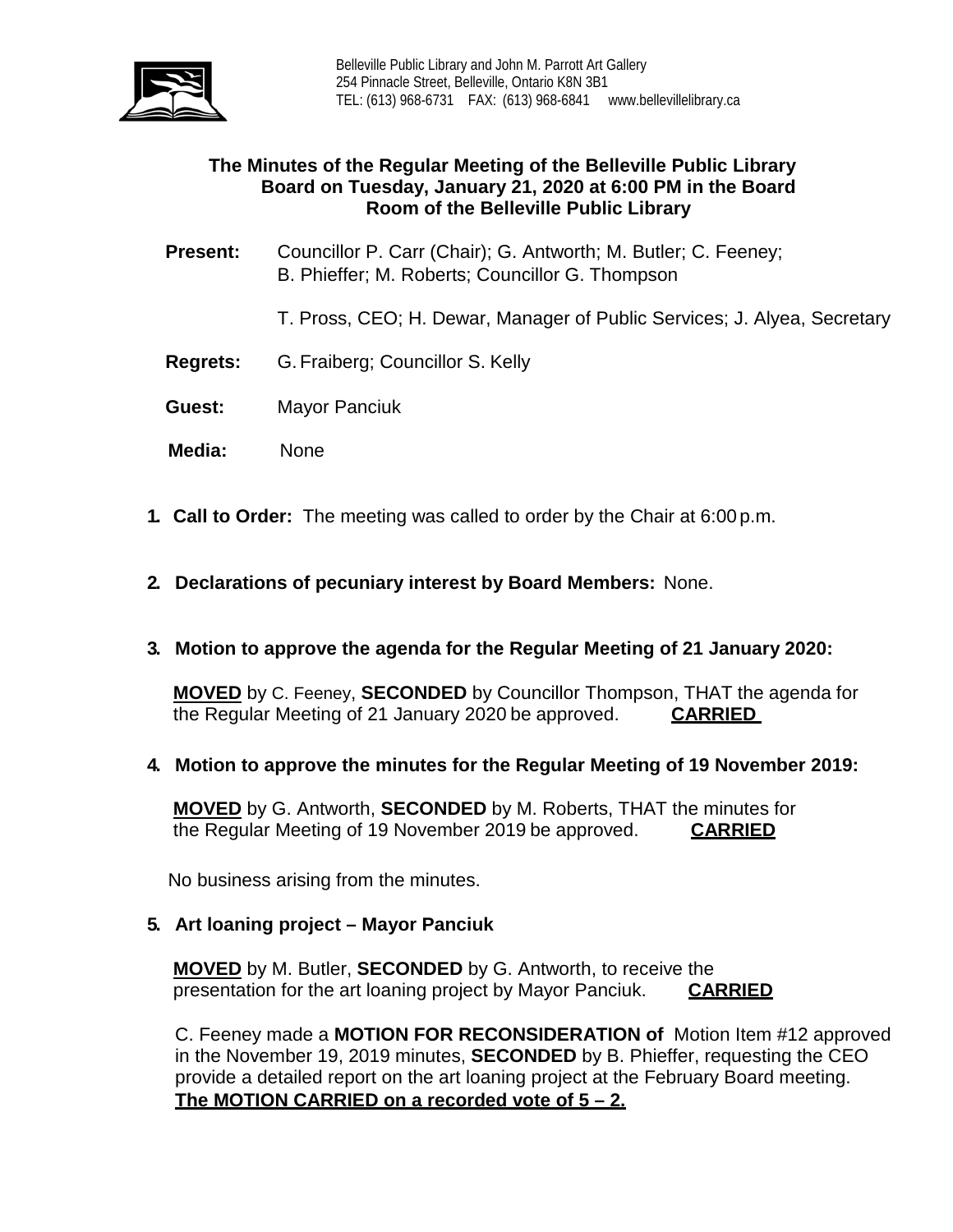

# **6. Items for Information:**

**Statistics for November and December 2019 CEO's Report Media List Incident Reports**

**MOVED** by Councillor Thompson, **SECONDED** by C. Feeney, to receive the Items for Information. **CARRIED** 

## **7. Financial Statement to 31 December 2019:**

**MOVED** by M. Roberts, **SECONDED** by C. Feeney, THAT the Financial Statement to 31 December 2019 be approved. **CARRIED**

## **8. Gwynne Dyer author reading reserve fund approval:**

**MOVED** by M. Roberts, **SECONDED** by C. Feeney THAT the Library Board authorizes the CEO to invite Dr. Gwynne Dyer for an author visit in 2020, to present to customers as a free ticketed event, at a cost not to exceed \$2,500, funded from the McConnell Special Project Reserve fund. **CARRIED**

## **9. Security services reserve fund approval:**

**MOVED** by Councillor Thompson, **SECONDED** by M. Butler, THAT the Library Board authorizes the CEO to access up to \$6,000, funded from the Professional Services Reserve account, for the hiring of security services personnel to support staff as they enforce the Code of Conduct and work to ensure a safe and welcoming environment for the Library and Gallery, ensuring the service will not be disruptive or intrusive to Library services and THAT the Library Board directs staff to engage with Belleville Police Services to request support and assistance with security and safety issues and to request an increased Police presence in the Library building.

**MOVED** by Councillor Thompson, agreed to and **SECONDED** by M. Butler, to amend the motion to read THAT the Library Board authorizes the CEO to access the full amount of \$7,660 from the Professional Services Reserve account and to add \$2,400 in General Funds to the 2020 Budget, for the hiring of security services personnel to support staff as they enforce the Code of Conduct and work to ensure a safe and welcoming environment for the Library and Gallery, ensuring the service will not be disruptive or intrusive to Library services and THAT the Library Board directs staff to engage with Belleville Police Services to request support and assistance with security and safety issues and to request an increased Police presence in the Library building. **CARRIED**